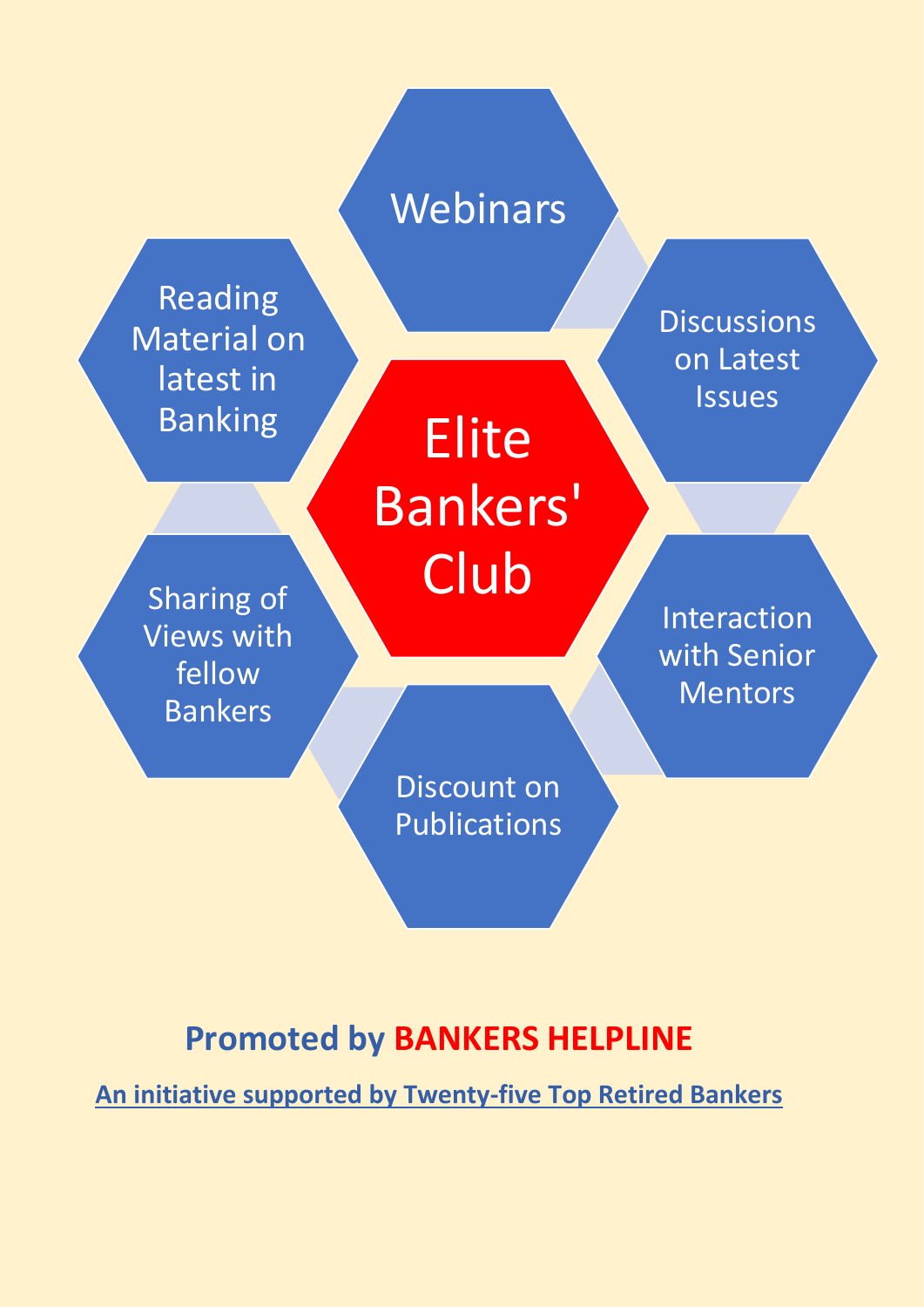# ELITE BANKERS' CLUB

### **Objective:**

To provide a discussion forum for Senior bankers with a view to keep them updated of various Concepts of Banking

### **Activities:**

Organisation of Fortnightly online webinars on topics of interest to Bankers (on 2<sup>nd</sup> and 4<sup>th</sup> Saturday every month)

Organisation of online seminars after major economic activities like Presentation of Budget, Monetary Policy statement etc. to discuss their impact on Banks

### **Membership Benefits**

- i) Free registration to Fortnightly webinars and other online events to be organised by ELITE BANKERS' CLUB
- ii) Free subscription of BANKERS' WEEKLY
- iii) 50% discount on all publications of BANKERS' HELPLINE
- iv) Quarterly online interaction with Senior Mentors wherein members can seek their guidance
- v) Entry to our LinkedIn Group to share your views and read the views of other Bankers. More than 150 Senior Bankers, Economists, Management/ Legal/FinTech Experts

### **Membership Fee**

Annual: **Rs. 9000** (plus Rs. 1000 admission fee),

Renewal fee Rs. 9000 after one year)

Quarterly: **Rs. 3000** (plus admission fee Rs. 1000 in first quarter),

Renewal fee Rs. 3000 after every quarter)

#### **How to become a member?**

- 1. [CLICK HERE](https://rzp.io/l/fwgsvYoOGs) to fill up your details and pay your membership fee online.
- 2. Remit your Membership fee by UPI or by NEFT to us and inform us your name, email address, Mobile Number plus Organisation Name and Designation (optional) by email to [bankersclub@bankershelpline.com](mailto:bankersclub@bankershelpline.com) or by WhatsApp message to 9899002861.

**NEFT Details:** Account Number 308001010932013 Account Name: BANKERS HELPLINE IFSC: UBIN0530808 Bank Name: Union Bank of India, Patel Nagar, New Delhi Branch

**UPI Address:** 9899002861@upi, bankershelpline@unionbankofindia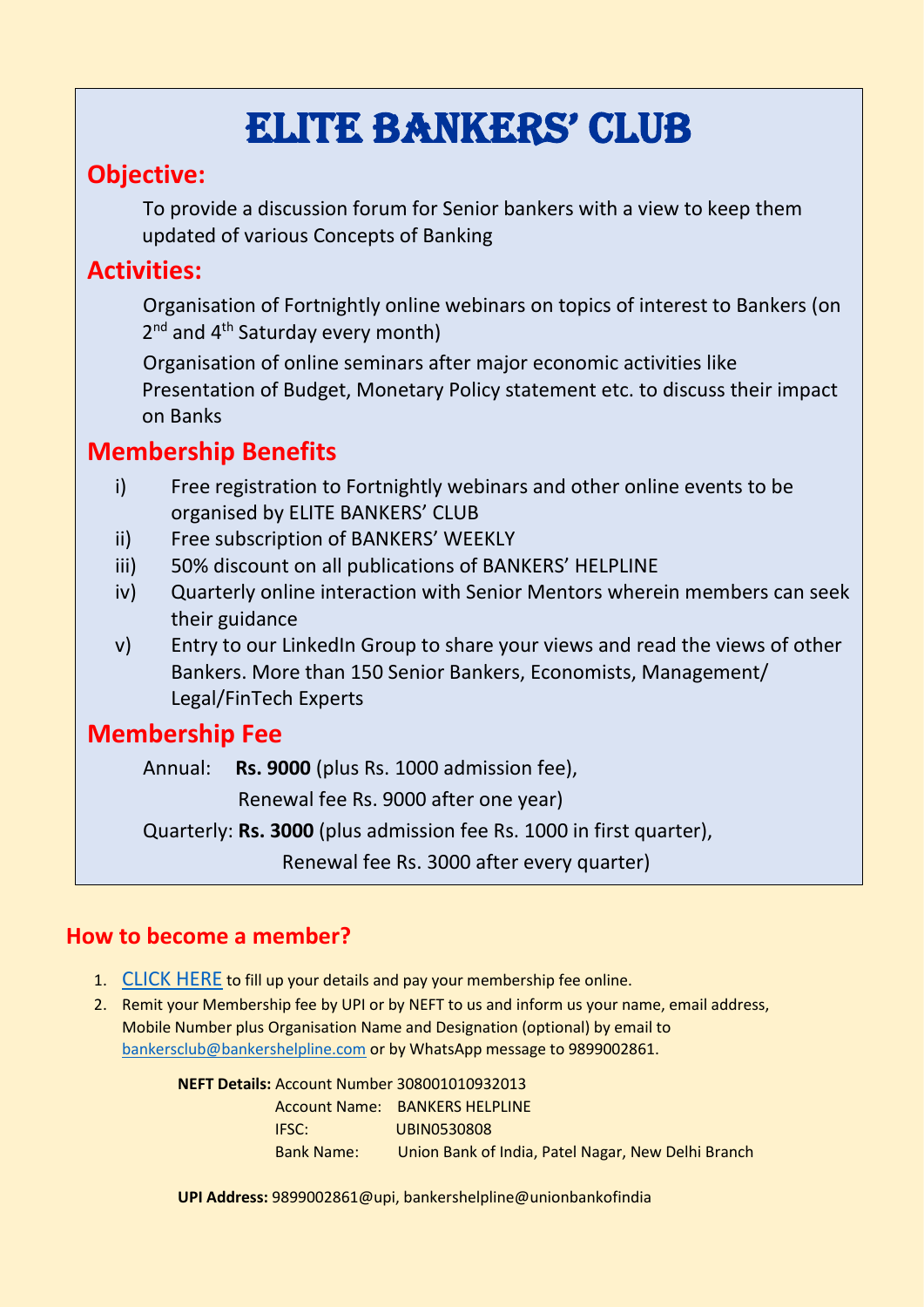#### **Indicative List of Webinar Topics for Fortnightly Webinars**

- Leadership
- Credit Management
- HR Management
- Monetary Policy Objectives, Monetary Policy & Credit Policy
- Communication & Team Building
- Financing Corporates, Consortium Banking
- NPA Management
- Management and Leadership Lessons from Bhagwat Gita
- Insolvency & Bankruptcy Code
- Decision Making & Delegation
- Risk Management Concepts, Basel Accords
- Prepack Insolvency Resolution
- Risks Management & Capital Conservation in Banks
- Financing of exports/ imports
- Analysis of Monetary Policy Statement Feb'22
- Data Analytics, Data driven decision making,
- Interpersonal relations, Conflict resolution and motivating Non-Performers

#### Bad Bank

The above list is illustrative. New topics can be taken up based on members' suggestion or due to some other circumstances.

#### **Frequency**: Fortnightly

#### **Webinars relating to Important Economic Events:**

The club will organise webinars to discuss the impact on Banks relating to important economic activities like Annual Budget, Monetary Policy statement, Financial Stability Report etc. We may invite external experts of repute for the benefit of members to these events.

#### **Other Events**

Once in a quarter interaction with two of our Senior Mentors where the members can discuss their issues with them for guidance.